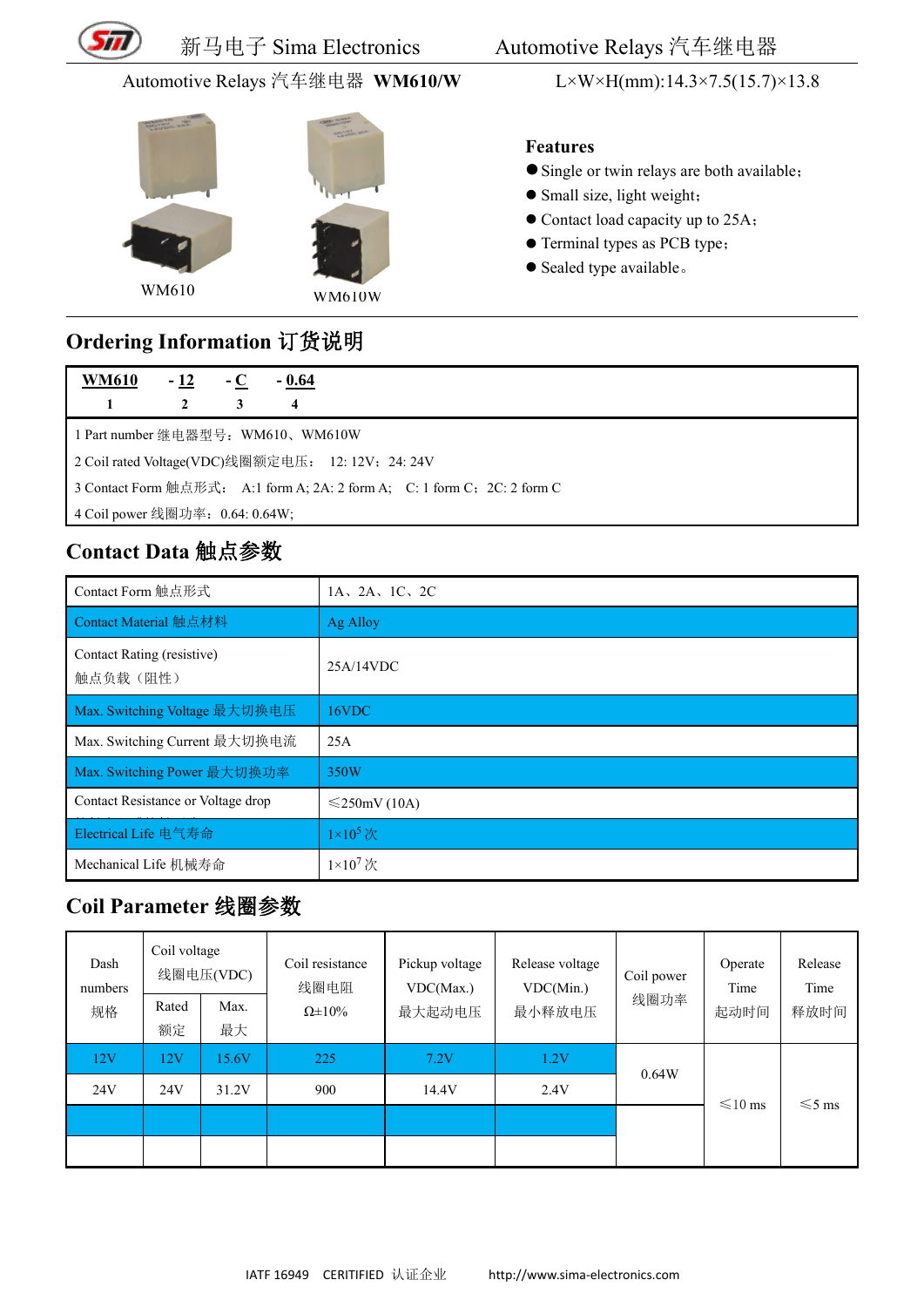

# **Operation condition** 工作条件

| Insulation Resistance 绝缘电阻 |                                  | $100\text{M}\Omega$ Min. (at 500VDC)           |  |  |  |  |
|----------------------------|----------------------------------|------------------------------------------------|--|--|--|--|
| Dielectric Strength        | <b>Between Contacts</b>          | 50Hz 500VAC / 1 minute                         |  |  |  |  |
| 介质耐压                       | <b>Between Coil and Contacts</b> | $50Hz$ 1000VAC / 1 minute                      |  |  |  |  |
| Shock resistance           | 抗冲击                              | $98m/s^2$<br>11ms                              |  |  |  |  |
| Vibration resistance 抗震    |                                  | $10 \sim 40$ Hz double amplitude 1.5mm         |  |  |  |  |
| Terminals strength 引出端强度   |                                  | 5N                                             |  |  |  |  |
| Solderability 可焊性          |                                  | $235^{\circ}$ C $\pm 2^{\circ}$ C $3\pm 0.5$ s |  |  |  |  |
| Ambient Temperature 环境温度   |                                  | $-40^{\circ}$ C ~ +105 °C                      |  |  |  |  |
| Relative Humidity 相对湿度     |                                  | 85% (at $40^{\circ}$ C)                        |  |  |  |  |
| Weight 重量(Approx.)         |                                  | 4.1g(WM610),<br>8g(WM610W)                     |  |  |  |  |

## **Layout (Bottom views, Unit: mm)**外形尺寸、接线图(底视图)